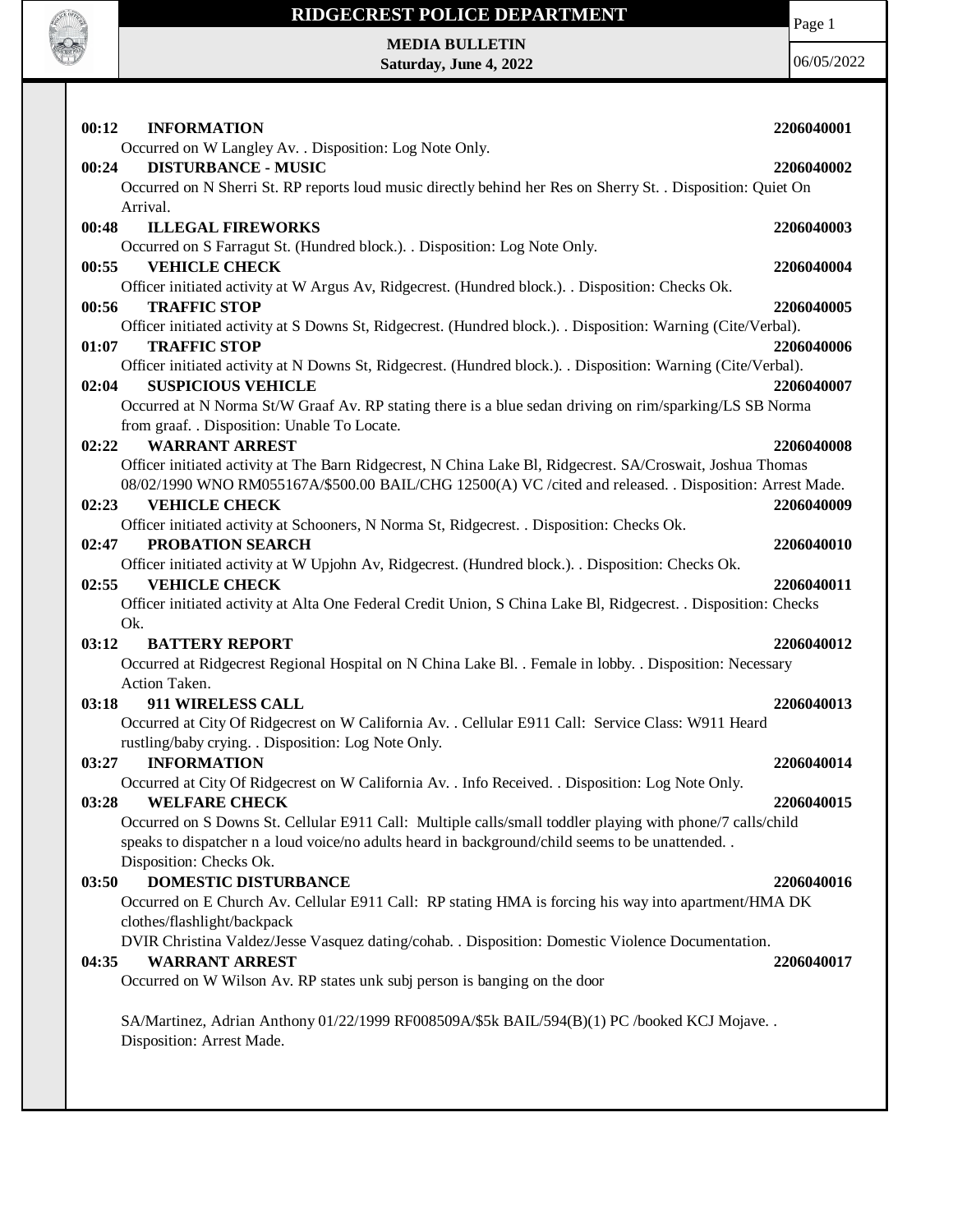

Page 2

**MEDIA BULLETIN Saturday, June 4, 2022**

| 04:45 | <b>ACO CALL</b>                                                                                                             | 2206040018 |
|-------|-----------------------------------------------------------------------------------------------------------------------------|------------|
|       | Officer initiated activity at City Of Ridgecrest, W Wilson Av/S Norma St, Ridgecrest. Found dog. . Disposition:             |            |
|       | Necessary Action Taken.                                                                                                     |            |
| 05:09 | PRISONER TRANSPORT                                                                                                          | 2206040019 |
| 05:44 | Occurred at City Of Ridgecrest on W California Av. Disposition: Log Note Only.<br><b>BURGLARY - RESIDENTIAL IN PROGRESS</b> | 2206040020 |
|       | Occurred on W Reeves Av. Cellular E911 Call: Service Class: W911 RP stating subs tried to gain entry within                 |            |
|       | last 30 minutes /RP states daughter believes there are 2 subjects. . Disposition: Report Taken.                             |            |
| 07:11 | <b>CONTACT CITIZEN</b>                                                                                                      | 2206040021 |
|       | Occurred on W Boston Av. RP would like to speak to an officer about his tires being slashed on his vehicle. .               |            |
|       | Disposition: Information Provided.                                                                                          |            |
| 07:26 | <b>INFORMATION</b>                                                                                                          | 2206040022 |
|       | Occurred on S Porter St. . Disposition: Log Note Only.                                                                      |            |
| 07:38 | <b>DOMESTIC DISTURBANCE</b>                                                                                                 | 2206040023 |
|       | Occurred at Walmart Supercenter on E Bowman Rd. . Cellular E911 Call: RP would like officers at the location                |            |
|       | due to her husband being agressive towards her.                                                                             |            |
|       | DVIR: Brian Cook & Josephine Cook; kids in common / cohab /arguing over relationship issues. . Disposition:                 |            |
|       | Domestic Violence Documentation.                                                                                            |            |
| 07:49 | <b>MEDICAL AID</b>                                                                                                          | 2206040024 |
|       | Occurred on S Sunset St. Cellular E911 Call: EMS request. . Disposition: Referred To Other Agency.                          |            |
| 08:34 | <b>CONTACT CITIZEN</b>                                                                                                      | 2206040025 |
|       | Occurred at City Of Ridgecrest on W California Av. . RP requesting contact by 10-21. . Disposition: Information             |            |
|       | Received.                                                                                                                   |            |
| 08:35 | <b>EXTRA PATROL</b>                                                                                                         | 2206040026 |
|       | Officer initiated activity at E Bowman Rd, Ridgecrest. . Disposition: Checks Ok.                                            |            |
| 08:37 | <b>WARRANT ARREST</b>                                                                                                       | 2206040027 |
|       | Officer initiated activity at S Lumill St/E Ridgecrest Bl, Ridgecrest. SA: Samantha Tolson (2/9/96) Warrant;                |            |
|       | RM055743A, CVC 12500, Bail 500.00 /cited and released. . Disposition: Arrest Made.                                          |            |
| 08:55 | <b>MEDICAL AID</b>                                                                                                          | 2206040028 |
|       | Occurred on S Silver Ridge St. Cellular E911 Call: EMS Request. . Disposition: Referred To Other Agency.                    |            |
| 09:06 | 911 WIRELESS CALL                                                                                                           | 2206040029 |
|       | Occurred at City Of Ridgecrest on W California Av. . Cellular E911 Call: No answer. . Disposition: Log Note                 |            |
|       | Only.                                                                                                                       |            |
| 09:14 | <b>TRAFFIC STOP</b>                                                                                                         | 2206040030 |
|       | Officer initiated activity at S China Lake Bl, Ridgecrest. (Hundred block.). . Disposition: Warning (Cite/Verbal).          |            |
| 09:28 | <b>TRAFFIC STOP</b>                                                                                                         | 2206040031 |
|       | Officer initiated activity at W Ward Av, Ridgecrest. (Hundred block.). . Disposition: Warning (Cite/Verbal).                |            |
| 09:38 | 911 WIRELESS CALL                                                                                                           | 2206040032 |
|       | Occurred at City Of Ridgecrest on W California Av. . Cellular E911 Call: 9-1-1 prefix no answer. . Disposition:             |            |
|       | Log Note Only.                                                                                                              |            |
| 09:47 | <b>CITIZEN ASSIST</b>                                                                                                       | 2206040033 |
|       | Occurred on S Sanders St. Cellular E911 Call: RP locked out of home requesting PD for help. . Disposition:                  |            |
| 09:58 | Assisted.<br><b>ACO CALL</b>                                                                                                | 2206040034 |
|       | Occurred on S Sunland St. (Hundred block.) Cat on the side of roadway injured. . Disposition: Animal Control                |            |
|       | Handled.                                                                                                                    |            |
| 10:04 | PETTY THEFT                                                                                                                 | 2206040035 |
|       | Occurred on S Sunland St. RP stated someone broke into the mailbox at the location. . Disposition: Report                   |            |
|       | Taken.                                                                                                                      |            |
|       |                                                                                                                             |            |
|       |                                                                                                                             |            |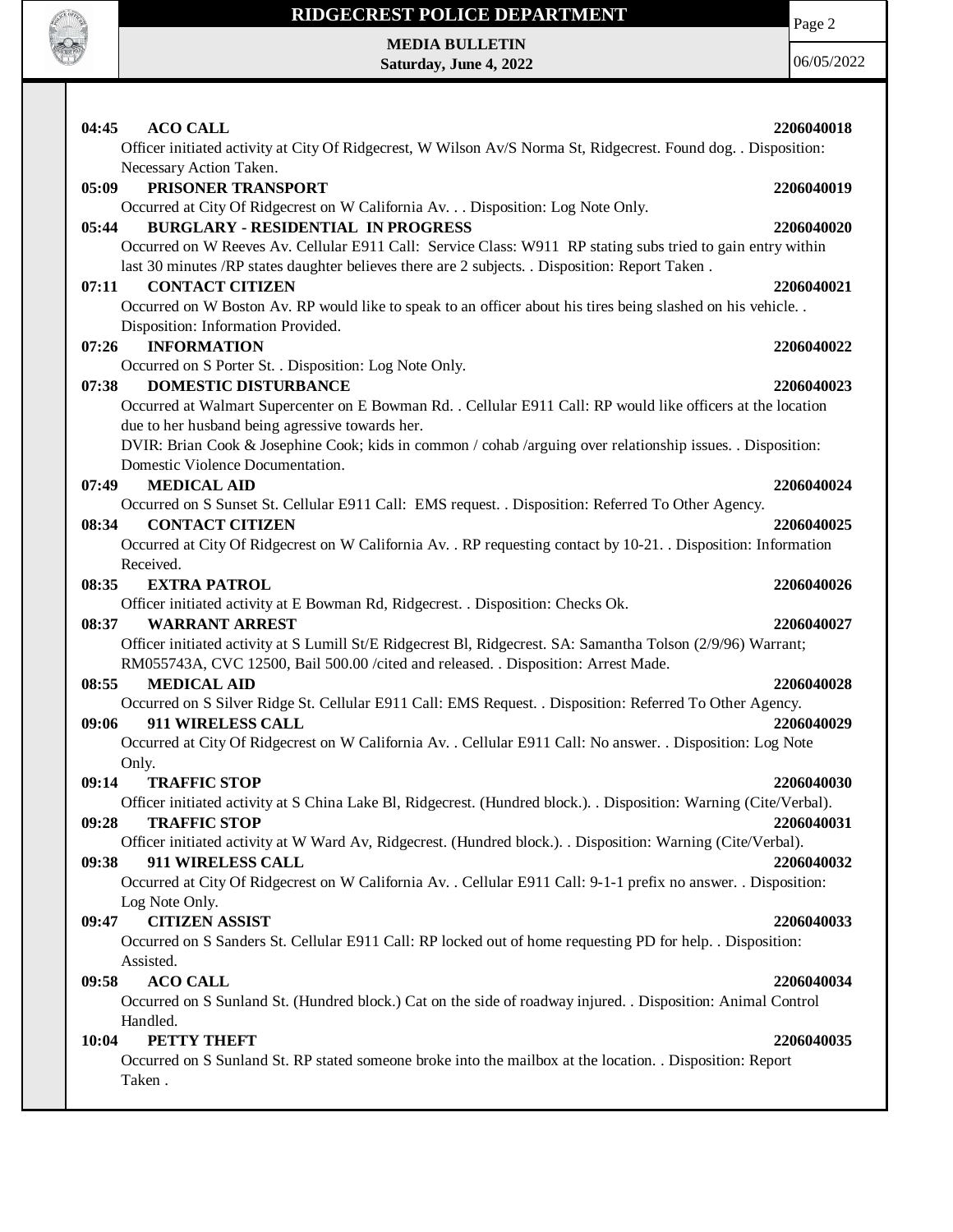

**MEDIA BULLETIN Saturday, June 4, 2022** Page 3

| 10:05 | <b>TRAFFIC STOP</b>                                                                                                     | 2206040036 |
|-------|-------------------------------------------------------------------------------------------------------------------------|------------|
|       | Officer initiated activity at Rite Aid #5845, N China Lake Bl, Ridgecrest. . Disposition: Warning (Cite/Verbal).        |            |
| 10:11 | <b>CONTACT CITIZEN</b>                                                                                                  | 2206040037 |
|       | Occurred at City Of Ridgecrest on W California Av. . RP request to speak an officer about a bicycle. .                  |            |
|       | Disposition: Information Provided.                                                                                      |            |
| 10:30 | <b>VANDALISM</b>                                                                                                        | 2206040038 |
|       | Occurred at Walmart Supercenter on E Bowman Rd. . RP stated someone broke her back window to her car. .                 |            |
|       | Disposition: Information Provided.                                                                                      |            |
| 10:32 | <b>ACO CALL</b>                                                                                                         | 2206040039 |
|       | Officer initiated activity at Sands Mobile Home Park, W Ridgecrest Bl, Ridgecrest. Retrieving 3 kittens                 |            |
|       | Disposition: Animal Control Handled.                                                                                    |            |
| 10:36 | <b>OVERDOSE</b>                                                                                                         | 2206040040 |
|       | Occurred at S China Lake Bl/E Bowman Rd. Cellular E911 Call: Disposition: Referred To Other Agency.                     |            |
| 10:40 | <b>UNWANTED SUBJECT</b>                                                                                                 | 2206040041 |
|       | Occurred at The Pet Boutique on W Robertson Av. . Cellular E911 Call: RP stated there were individuals on the           |            |
|       | property the owner did not want to be on the property. . Disposition: Civil Problem.                                    |            |
| 10:46 | 911 WIRELESS CALL                                                                                                       | 2206040042 |
|       | Occurred at City Of Ridgecrest on W California Av. . Cellular E911 Call: No answer on call back. . Disposition:         |            |
|       | Log Note Only.                                                                                                          |            |
| 11:00 | <b>INFORMATION RECEIVED</b>                                                                                             | 2206040043 |
|       | Occurred on W Moyer Av. Cellular E911 Call: RP declined medical fire and police. RP stated she would drive to           |            |
|       | RRH. . Disposition: Log Note Only.                                                                                      |            |
| 11:10 | <b>TRAFFIC STOP</b>                                                                                                     | 2206040044 |
|       | Officer initiated activity at N China Lake Bl, Ridgecrest. (Hundred block.). . Disposition: Warning (Cite/Verbal).      |            |
| 11:19 | <b>CONTACT CITIZEN</b>                                                                                                  | 2206040045 |
|       | Occurred at City Of Ridgecrest on W California Av. . RP would like contact about a case. . Disposition:                 |            |
|       | Negative Contact.                                                                                                       |            |
| 11:27 | <b>FOLLOW UP</b>                                                                                                        | 2206040046 |
| 11:51 | Officer initiated activity at S Sunland St, Ridgecrest. . Disposition: Follow Up Completed.<br><b>INFORMATION</b>       | 2206040047 |
|       |                                                                                                                         |            |
| 12:03 | Officer initiated activity at Chipotle, S China Lake Bl, Ridgecrest. . Disposition: Report Taken.<br><b>INFORMATION</b> | 2206040048 |
|       | Occurred at Mission Bank on N Norma St. . Test of 9-1-1 from the location by the phone company. .                       |            |
|       | Disposition: Log Note Only.                                                                                             |            |
| 12:14 | <b>INFORMATION</b>                                                                                                      | 2206040049 |
|       | Occurred on W Moyer Av. RP reporting his computer is hacked. . Disposition: Log Note Only.                              |            |
| 12:37 | <b>UNWANTED SUBJECT</b>                                                                                                 | 2206040050 |
|       | Occurred at Dollar Tree Stores on N China Lake Bl. Disposition: Necessary Action Taken.                                 |            |
| 12:44 | <b>CIVIL PROBLEM</b>                                                                                                    | 2206040051 |
|       | Occurred on S Heather Ct. RP requesting PD tell his neighbor to stop walking through his yard. . Disposition:           |            |
|       | Information Provided.                                                                                                   |            |
| 13:05 | <b>CONTACT CITIZEN</b>                                                                                                  | 2206040052 |
|       | Occurred on S Mayo St. RP has questions for an officer. . Disposition: Information Provided.                            |            |
| 13:11 | <b>MEDICAL AID</b>                                                                                                      | 2206040053 |
|       | Occurred on S Fountain St. Cellular E911 Call: EMS Request. . Disposition: Referred To Other Agency.                    |            |
| 13:24 | <b>CONTACT CITIZEN</b>                                                                                                  | 2206040054 |
|       | Occurred on E Ridgecrest Bl. RP has questions about neighbor. . Disposition: Negative Contact.                          |            |
|       |                                                                                                                         |            |
|       |                                                                                                                         |            |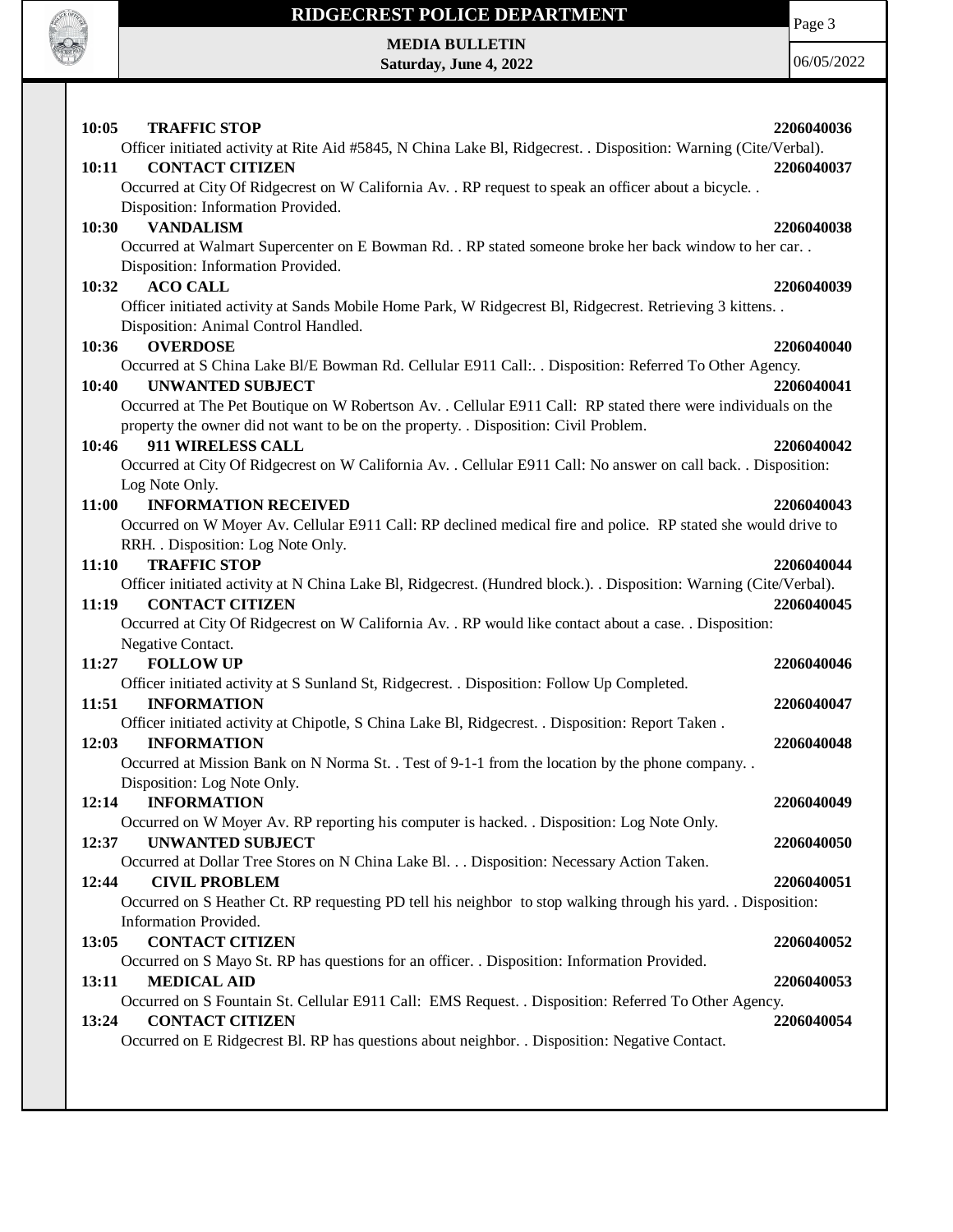

**MEDIA BULLETIN Saturday, June 4, 2022** Page 4

| 13:34<br><b>SHOPLIFTING</b>                                                                                                 | 2206040055 |
|-----------------------------------------------------------------------------------------------------------------------------|------------|
| Occurred at Home Depot on N China Lake Bl. . RP reporting theft from store. . Disposition: Necessary Action<br>Taken.       |            |
| <b>CONTACT CITIZEN</b><br>13:41                                                                                             | 2206040056 |
| Occurred on W Wilson Av. RP has questions about a prior incident. RP requesting to call her. . Disposition:                 |            |
| Information Provided.                                                                                                       |            |
| <b>WELFARE CHECK</b><br>14:15                                                                                               | 2206040057 |
| Occurred at Taco Bell on N China Lake Bl. . Concerned citizen reported a WMA on the ground of the location                  |            |
| and would like him checked on. Subject is outside the locaiton. Disposition: Checks Ok.                                     |            |
| 14:28<br><b>VANDALISM</b>                                                                                                   | 2206040058 |
| Occurred on W Langley Av. RP stated someone threw a baseball through a window. . Disposition: Report                        |            |
| Taken.                                                                                                                      |            |
| 14:41<br>911 WIRELESS CALL                                                                                                  | 2206040059 |
| Occurred at City Of Ridgecrest on W California Av. . Cellular E911 Call: no answer on call back. . Disposition:             |            |
| Log Note Only.                                                                                                              |            |
| <b>BURGLARY IN PROGRESS</b><br>14:43                                                                                        | 2206040060 |
| Occurred on N American St. RP advised someone was in his rental property who did not belong. RP would like                  |            |
| 10-21. Disposition: Report Taken.                                                                                           |            |
| <b>INFORMATION</b><br>14:44                                                                                                 | 2206040061 |
| Occurred at Larkspur Apartments on S Downs St. . Cellular E911 Call: RP called 9-1-1 to ask if he could do                  |            |
| anger managment over the phone. . Disposition: Log Note Only.                                                               |            |
| 14:51<br>DRIVING UNDER THE INFLUENCE                                                                                        | 2206040062 |
| Occurred on W Inyokern Rd. RP stated a red honda car is swerving side to side and headed E/B. . Disposition:                |            |
| Unable To Locate.                                                                                                           |            |
| <b>CONTACT CITIZEN</b><br>15:10                                                                                             | 2206040063 |
|                                                                                                                             |            |
| Occurred at City Of Ridgecrest on W California Av. . RP has questions about his property. . Disposition:                    |            |
| Information Provided.                                                                                                       |            |
| 15:27<br><b>ACO CALL</b>                                                                                                    | 2206040064 |
| Officer initiated activity at Saddas Eastridge Market, E Ridgecrest Bl, Ridgecrest. . Disposition: Animal Control           |            |
| Handled.                                                                                                                    |            |
| PARKING VIOLATION<br>15:36                                                                                                  | 2206040065 |
| Occurred on W Atkins Av. RP stated a white SUV parked on the sidewalk. . Disposition: Necessary Action                      |            |
| Taken.                                                                                                                      |            |
| 15:45<br>911 HANG UP                                                                                                        | 2206040066 |
| Occurred on S China Lake Bl. No answer on call back. . Disposition: Log Note Only.                                          |            |
| <b>INFORMATION</b><br>16:07                                                                                                 | 2206040067 |
| Occurred at City Of Ridgecrest on W California Av. . Cellular E911 Call: RP was advised to call 9-1-1 for a                 |            |
| power pole leaning on HWY 14 at HWY 178. Disposition: Referred To Other Agency.                                             |            |
| <b>TRAFFIC STOP</b><br>16:21                                                                                                | 2206040069 |
| Officer initiated activity at N Norma St/W Ward Av, Ridgecrest. . Disposition: Necessary Action Taken.                      |            |
| <b>SUSPICIOUS VEHICLE</b><br>16:25                                                                                          | 2206040070 |
| Occurred on S McCall St. RP stated a vehicle has been parked across from his house. . Disposition:<br>Information Provided. |            |
| <b>SUSPICIOUS CIRCUMSTANCES</b><br>16:33                                                                                    | 2206040071 |
| Occurred at Splash Pad on S Warner St. . RP reported HMA 150 blue bicycle backpack no shirt is acting                       |            |
| strange around the park. . Disposition: Necessary Action Taken.                                                             |            |
| <b>WELFARE CHECK</b><br>16:53                                                                                               | 2206040072 |
| Occurred on S Broadway St. RP requesting well check on sister. . Disposition: Checks Ok.                                    |            |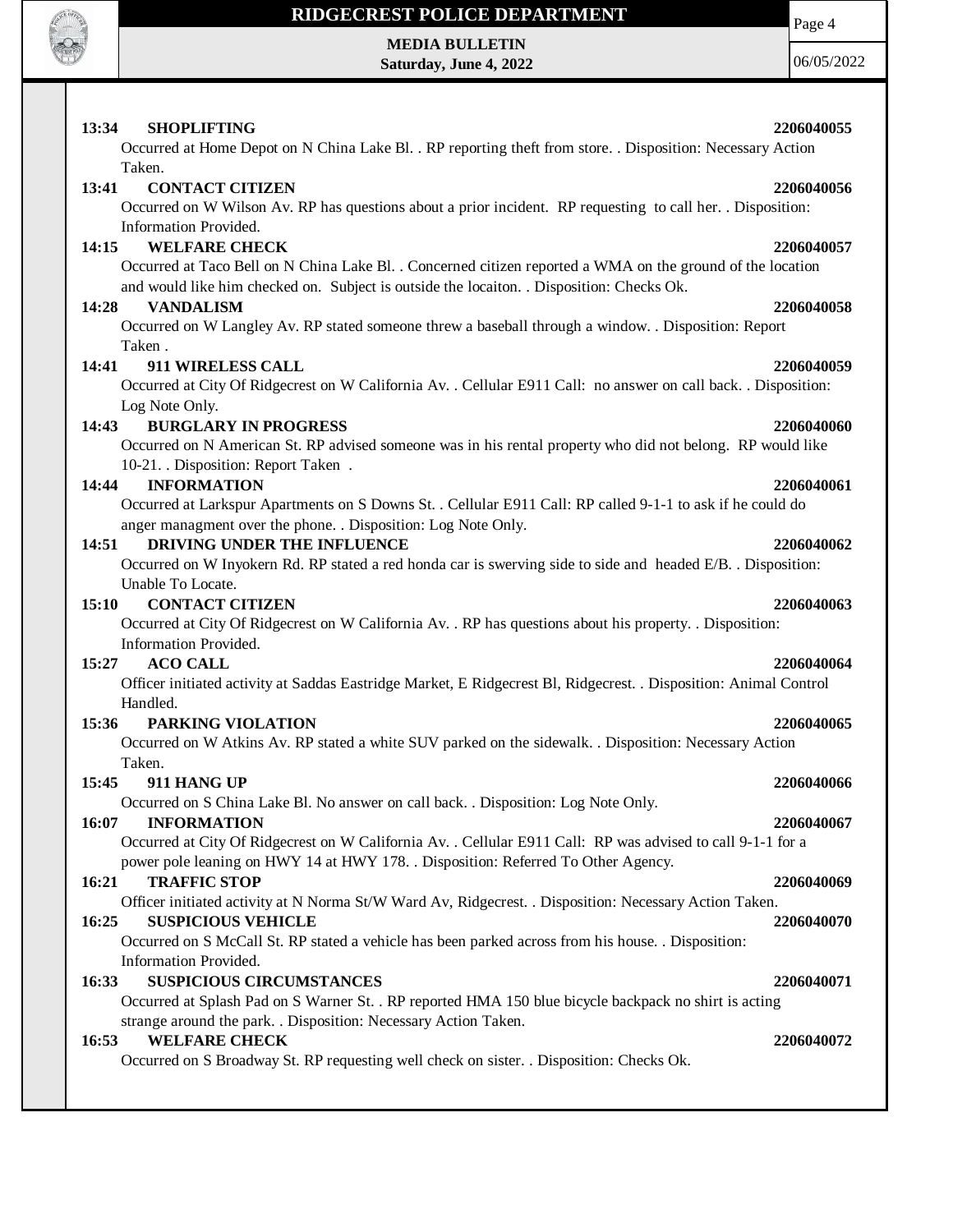

Page 5

**MEDIA BULLETIN Saturday, June 4, 2022**

| 16:56<br><b>MISSING JUV</b>                                                                                  | 2206040073 |
|--------------------------------------------------------------------------------------------------------------|------------|
| Occurred on N Peg St. Missing autistic child last seen 2 hours ago. . Disposition: Report Taken.             |            |
| <b>CONTACT CITIZEN</b><br>16:59                                                                              | 2206040074 |
| Occurred at City Of Ridgecrest on W California Av. . RP requesting to speak to officer. contact via 10-21. . |            |
| Disposition: Information Provided.                                                                           |            |
| <b>BURGLARY ALARM</b><br>17:00                                                                               | 2206040075 |
| Occurred on S Gateway Bl. Zone 5. . Disposition: False Alarm.                                                |            |
| 17:23<br><b>EXTRA PATROL</b>                                                                                 | 2206040076 |
| Occurred on N Norma St. RP requesting extra patrol of area due to on going issues. . Disposition: Checks Ok. |            |
| 17:31<br><b>FOUND PROPERTY</b>                                                                               | 2206040077 |
| Occurred at Alta One Federal Credit Union on S China Lake Bl. . In lobby with a bank card. . Disposition:    |            |
| Report Taken.                                                                                                |            |
| PROPERTY DAMAGE ONLY TC<br>17:47                                                                             | 2206040079 |
| Occurred on S Desert Candles St. Veh vs parked cars. . Disposition: Report Taken .                           |            |
| 17:55<br><b>MEDICAL AID</b>                                                                                  | 2206040080 |
| Occurred at High Desert Haven on S College Heights Bl. . Cellular E911 Call: EMS Request. . Disposition:     |            |
| Referred To Other Agency.                                                                                    |            |
| <b>CONTACT CITIZEN</b><br>17:56                                                                              | 2206040081 |
| Occurred on W Moyer Av. RP requesting contact from PD regarding harassment. . Disposition: Information       |            |
| Provided.                                                                                                    |            |
| 18:02<br><b>INFORMATION</b>                                                                                  | 2206040082 |
| Occurred at City Of Ridgecrest on W California Av. . RP wanted info on who the Police Chief was. .           |            |
| Disposition: Log Note Only.                                                                                  |            |
| <b>BURGLARY ALARM</b><br>18:20                                                                               | 2206040083 |
| Occurred at Alta One Federal Credit Union on S China Lake Bl. . Employee ent/hall motion rp pending          |            |
| Disposition: False Alarm.                                                                                    |            |
| POSITIVE CITIZEN CONTACT<br>18:42                                                                            | 2206040084 |
| Occurred on N Mari Ct. . Disposition: Necessary Action Taken.                                                |            |
| 19:21<br>911 FOLLOW UP                                                                                       | 2206040085 |
| Occurred at Sierra Sands School District Office on W Felspar Av. . Service Class: CNTX/open line/static. .   |            |
| Disposition: Negative Contact.                                                                               |            |
| 19:28<br><b>LAND TRESPASS</b>                                                                                | 2206040086 |
| Occurred at Rca Church on W Upjohn Av. . Report of male/no shirt/bike/refusing to leave area. . Disposition: |            |
| Gone Prior to Arrival.                                                                                       |            |
| PEDESTRIAN CHECK<br>19:51                                                                                    | 2206040087 |
| Officer initiated activity at W Upjohn Av/S Downs St, Ridgecrest. . Disposition: Advised.                    |            |
| 20:02<br><b>VEHICLE CHECK</b>                                                                                | 2206040088 |
| Officer initiated activity at Starbucks Coffee, S China Lake Bl, Ridgecrest. . Disposition: Checks Ok.       |            |
| <b>VANDALISM REPORT</b><br>20:03                                                                             | 2206040089 |
| Occurred on S Porter St. RP stating he has BB hole in res window. . Disposition: Information Received.       |            |
| 20:06<br><b>MEDICAL AID</b>                                                                                  | 2206040090 |
| Occurred on W Ward Av. Cellular E911 Call: EMS request. . Disposition: Referred To Other Agency.             |            |
| <b>SUSPICIOUS VEHICLE</b><br>21:05                                                                           | 2206040091 |
| Occurred on W Reeves Av. RP stating there is sus honda parked in front of residence/wants police escort into |            |
| house in case someone is inside. . Disposition: Checks Ok.                                                   |            |
| PEDESTRIAN CHECK<br>21:52                                                                                    | 2206040092 |
| Officer initiated activity at W Alene Av, Ridgecrest. . Disposition: Checks Ok.                              |            |
|                                                                                                              |            |